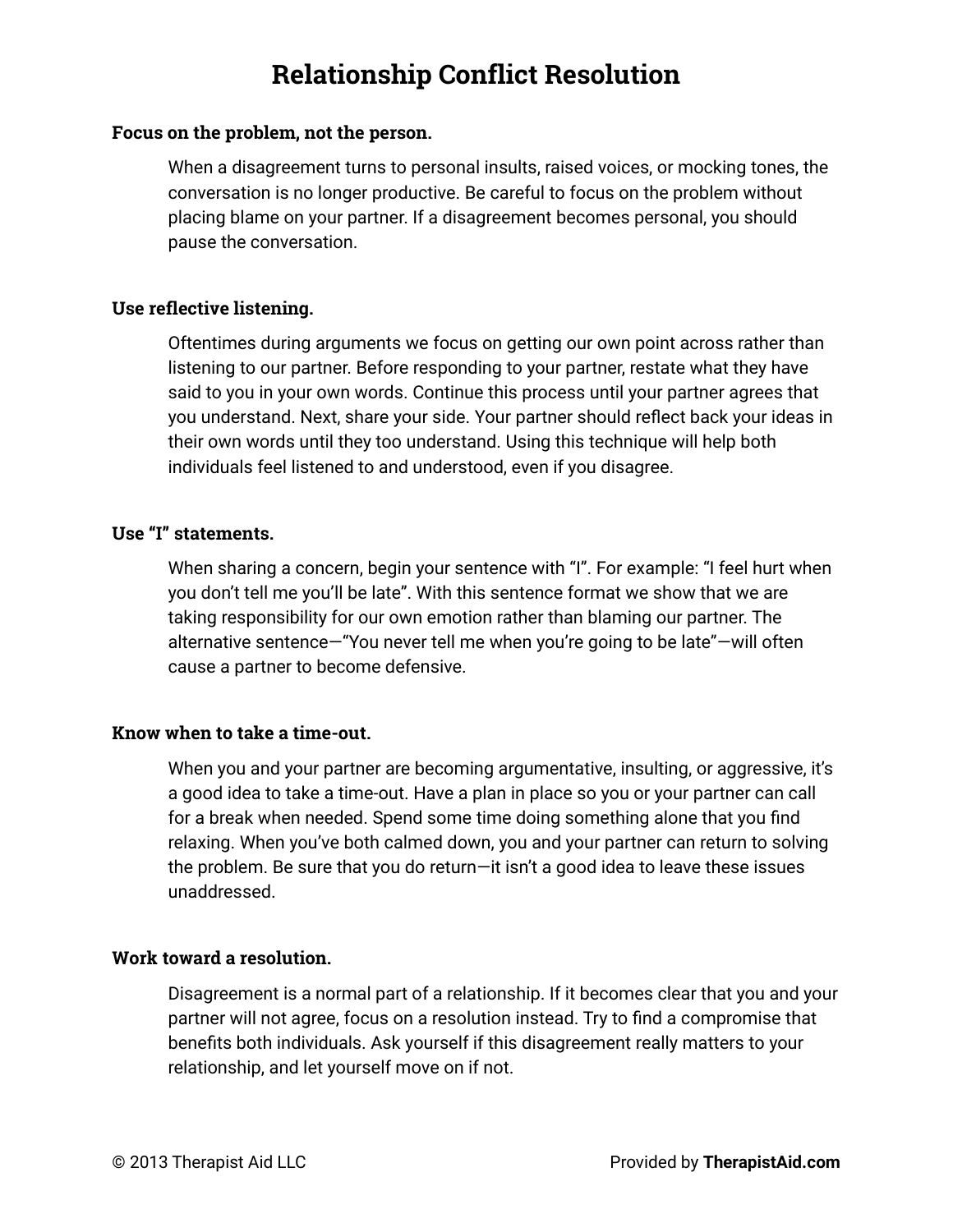# **Fair Fighting Rules**

### **Before you begin, ask yourself why you feel upset.**

Are you truly angry because your partner left the mustard on the counter? Or are you upset because you feel like you're doing an uneven share of the housework, and this is just one more piece of evidence? Take time to think about your own feelings before starting an argument.

#### **Discuss one issue at a time.**

"You shouldn't be spending so much money without talking to me" can quickly turn into "You don't care about our family". Now you need to resolve two problems instead of one. Plus, when an argument starts to get off topic, it can easily become about everything a person has ever done wrong. We've all done a lot wrong, so this can be especially cumbersome.

### **No degrading language.**

Discuss the issue, not the person. No put-downs, swearing, or name-calling. Degrading language is an attempt to express negative feelings while making sure your partner feels just as bad. This will just lead to more character attacks while the original issue is forgotten.

### **Express your feelings with words and take responsibility for them.**

"I feel angry." "I feel hurt when you ignore my phone calls." "I feel scared when you yell." These are good ways to express how you feel. Starting with "I" is a good technique to help you take responsibility for your feelings (no, you can't say whatever you want as long as it starts with "I").

### **Take turns talking.**

This can be tough, but be careful not to interrupt. If this rule is difficult to follow, try setting a timer allowing 1 minute for each person to speak without interruption. Don't spend your partner's minute thinking about what you want to say. Listen!

### **No stonewalling.**

Sometimes, the easiest way to respond to an argument is to retreat into your shell and refuse to speak. This refusal to communicate is called stonewalling. You might feel better temporarily, but the original issue will remain unresolved and your partner will feel more upset. If you absolutely cannot go on, tell your partner you need to take a time-out. Agree to resume the discussion later.

### **No yelling.**

Sometimes arguments are "won" by being the loudest, but the problem only gets worse.

### **Take a time-out if things get too heated.**

In a perfect world we would all follow these rules 100% of the time, but it just doesn't work like that. If an argument starts to become personal or heated, take a time-out. Agree on a time to come back and discuss the problem after everyone has cooled down.

### **Attempt to come to a compromise or an understanding.**

There isn't always a perfect answer to an argument. Life is just too messy for that. Do your best to come to a compromise (this will mean some give and take from both sides). If you can't come to a compromise, merely understanding can help soothe negative feelings.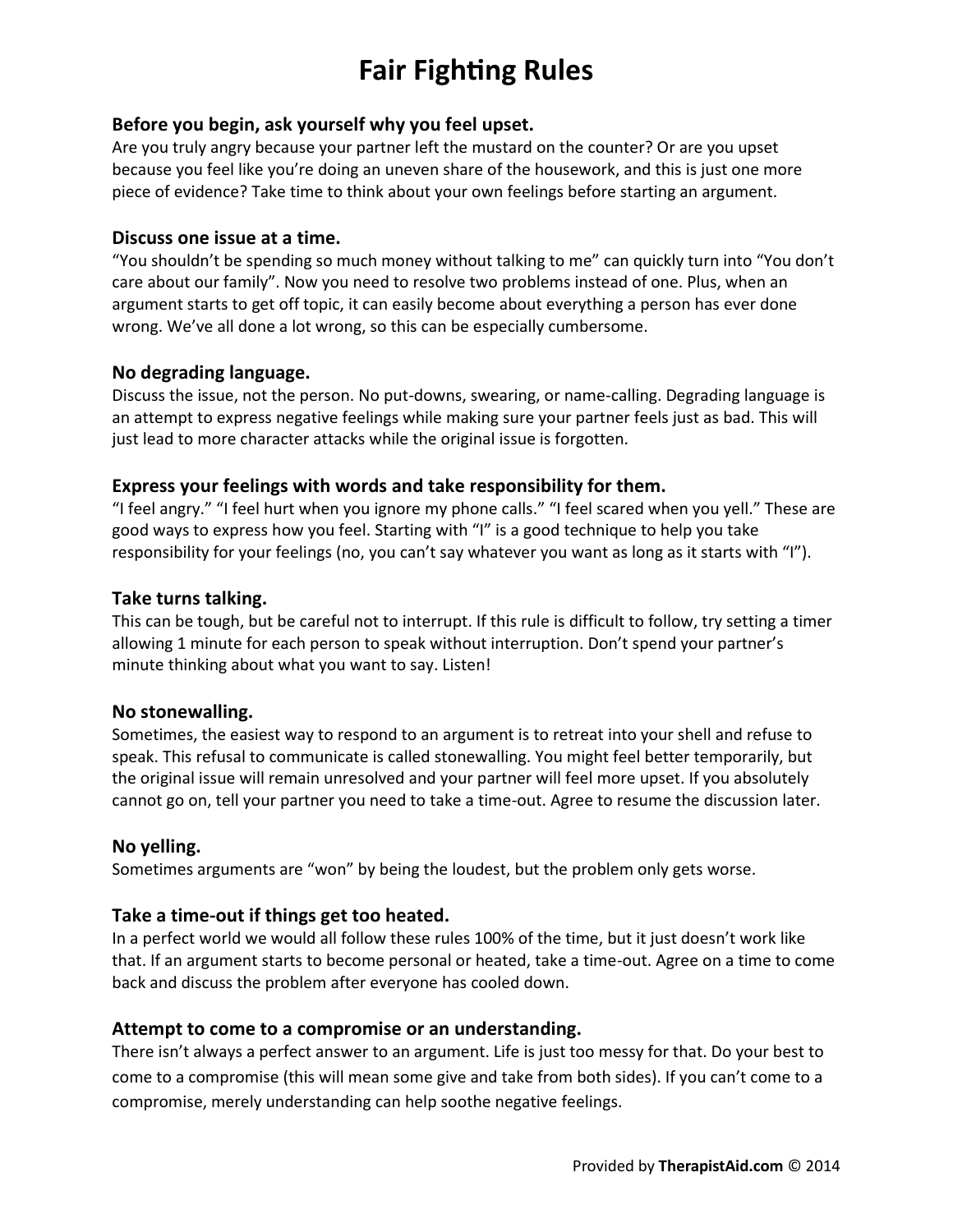# **"I" Statements**

When a person feels that they are being blamed—whether rightly or wrongly—it's common that they respond with defensiveness. **"I" statements** are a simple way of speaking that will help you avoid this trap by reducing feelings of blame. A good "I" statement takes responsibility for one's own feelings, while tactfully describing a problem.

"I feel *emotion word* when *explanation*."

- $\checkmark$  "I feel..." must be followed with an emotion word, such as "angry", "hurt", or "worried".
- $\checkmark$  Careful wording won't help if your voice still sounds blaming. Use a soft and even tone.
- $\checkmark$  In your explanation, gently describe how the other person's actions affect you.

### **Examples**

| Blaming   "You can't keep coming home so late! It's so inconsiderate."        |
|-------------------------------------------------------------------------------|
| "I" Statement   "I feel worried when you come home late. I can't even sleep." |

| Blaming   "You never call me. I guess we just won't talk anymore."                            |  |  |  |
|-----------------------------------------------------------------------------------------------|--|--|--|
| "I" Statement   "I feel hurt when you go so long without calling. I'm afraid you don't care." |  |  |  |

### **Practice**

|               | Scenario A friend always cancels plans at the last minute. Recently, you were waiting<br>for them at a restaurant, when they called to say they couldn't make it. |
|---------------|-------------------------------------------------------------------------------------------------------------------------------------------------------------------|
| "I" Statement |                                                                                                                                                                   |

| <b>Scenario</b> | You are working on a group project, and one member is not completing their portion. You have repeatedly had to finish their work. |
|-----------------|-----------------------------------------------------------------------------------------------------------------------------------|
| "I" Statement I |                                                                                                                                   |

| Scenario      | Your boss keeps dumping new work on you, with little instruction, and not<br>enough time. Despite working overtime, you're weeks behind. |
|---------------|------------------------------------------------------------------------------------------------------------------------------------------|
| "I" Statement |                                                                                                                                          |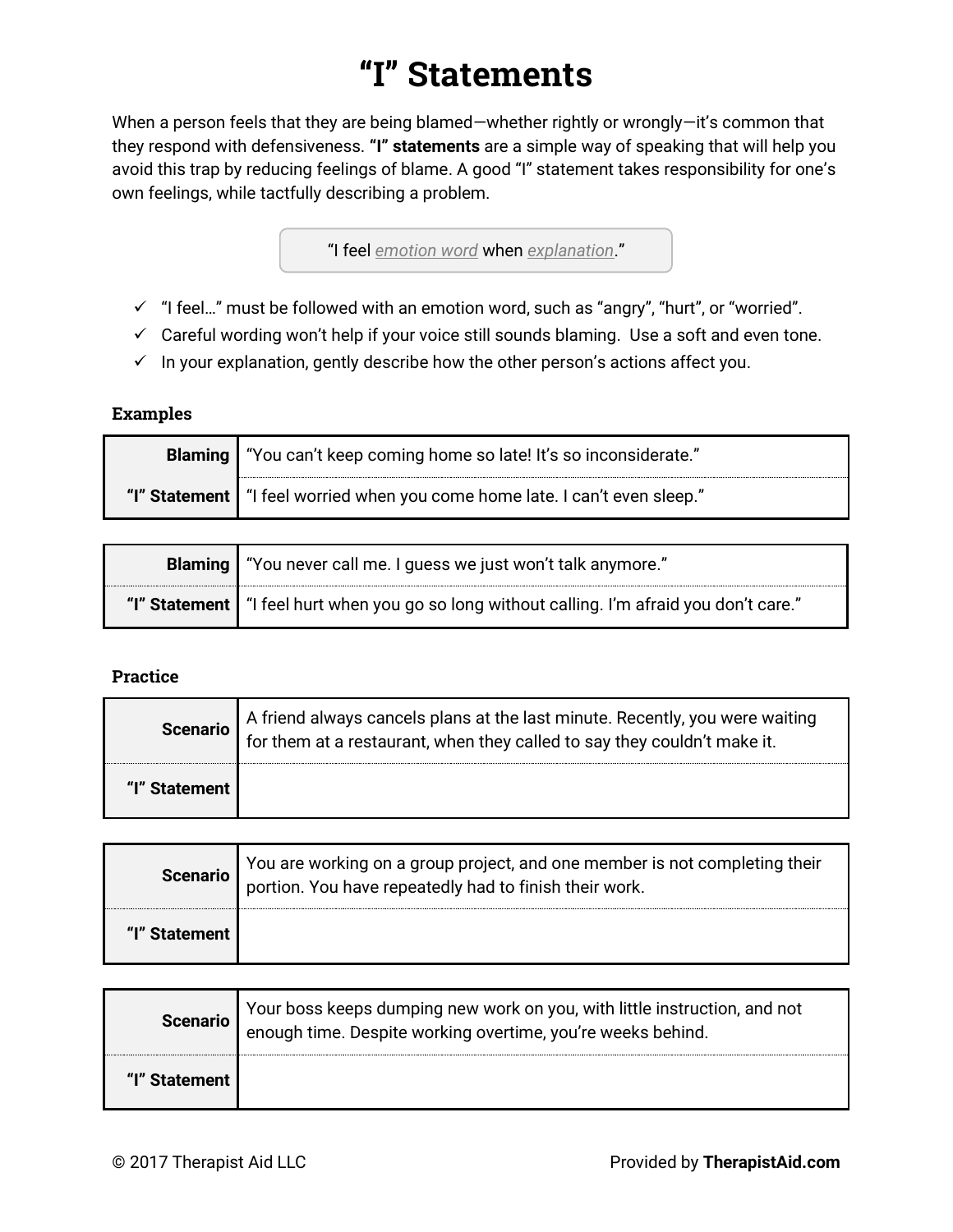# **Reflections** Communication Skill

Using a technique called **reflection** can quickly help you become a better listener. When reflecting, you will repeat back what someone has just said to you, but in your own words. This shows that you didn't just hear the other person, but you are trying to understand them.

Reflecting what another person says can feel funny at first. You might think the other person will be annoyed at you for repeating them. However, when used correctly, reflections receive a positive reaction and drive a conversation forward. **Here's an example:**

**Speaker:** "I get so angry when you spend so much money without telling me. We're trying to save for a house!

**Listener:** "We're working hard to save for a house, so it's really frustrating when it seems like I don't care."

## **Quick Tips**

The tone of voice you use for reflections is important. Use a tone that comes across as a statement, with a bit of uncertainty. Your goal is to express: "I think this is what you're telling me, but correct me if I'm wrong." Your reflections don't have to be perfect. If the other person corrects you, that's good! Now you have a better understanding of what they're trying to say.

Try to reflect emotions, even if the person you're listening to didn't clearly describe them. You may be able to pick up on how they feel by their tone of voice or body language.

Switch up your phrasing, or your reflections *will* start to sound forced. Try some of these:

- "I hear you saying that…"
- "It sounds like you feel…"
- "You're telling me that…"

Focus on reflecting the main point. Don't worry too much about all the little details, especially if the speaker had a lot to say!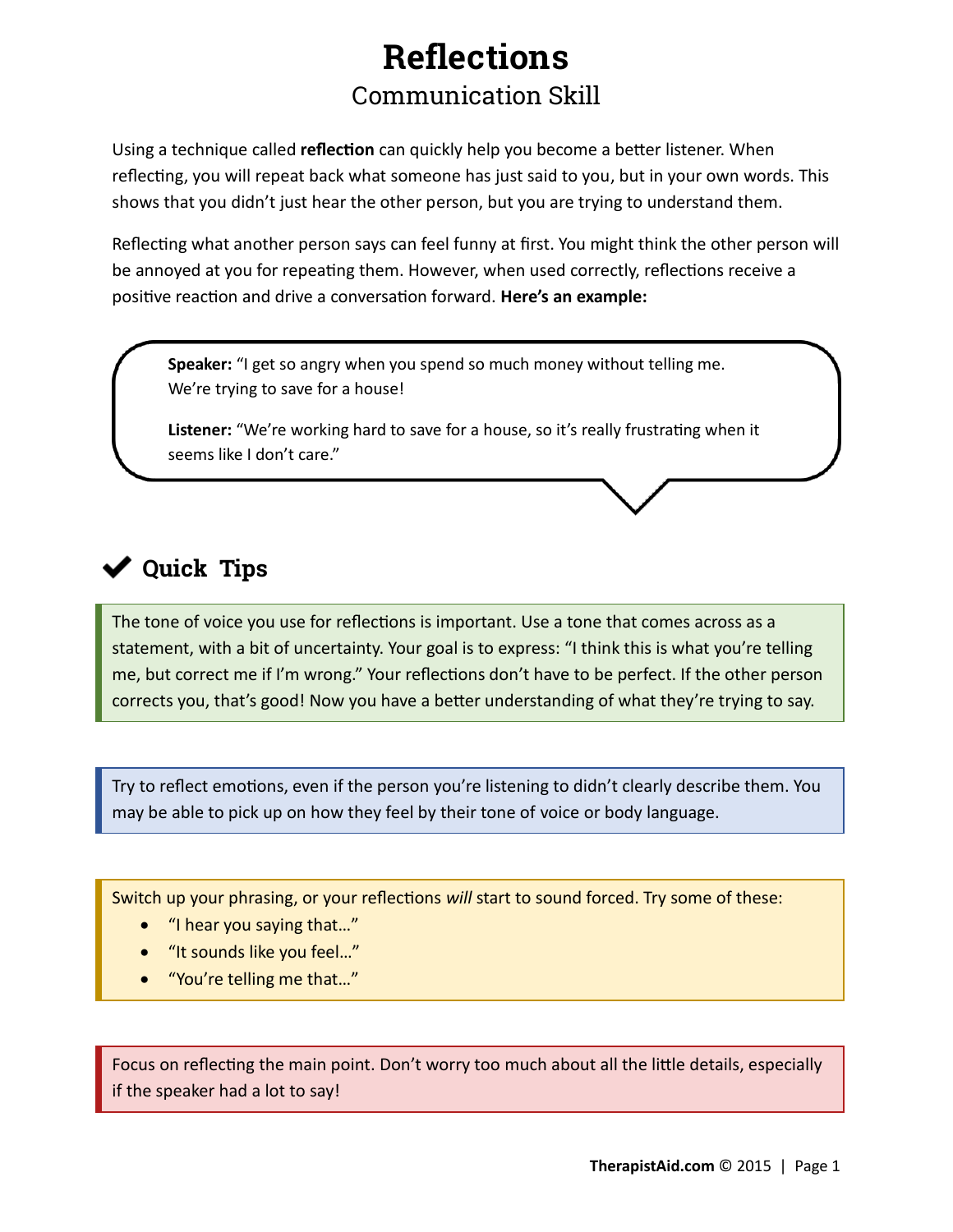# **Reflections**

Communication Skill

## **Practice**

"I was in a bad mood yesterday because work has been so stressful. I just can't keep up with everything I have to do."

## **Reflection:**

"I feel like I'm doing all of the work around the house. I need you to help me clean and do the dishes more often."

## **Reflection:**

"I've been worried when you don't answer your phone. I always think something might've happened to you."

## **Reflection:**

"I don't understand what she wants from me. First she says she wants one thing, then another."

\_\_\_\_\_\_\_\_\_\_

## **Reflection:**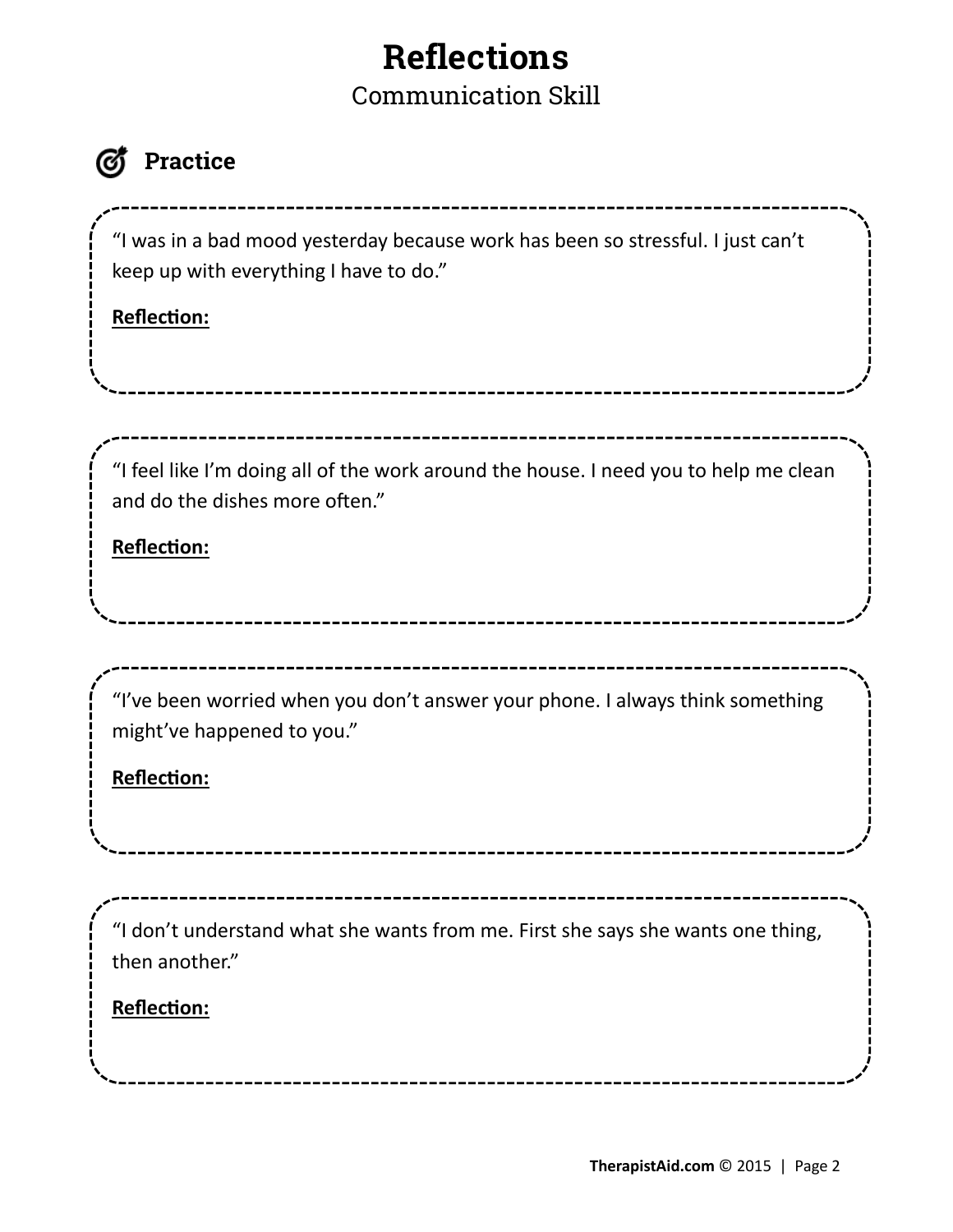# **Assertive Communication**



**Assertive Communication:** A communication style in which a person stands up for their own needs and wants, while also taking into consideration the needs and wants of others, without behaving passively or aggressively.

### **Traits of Assertive Communicators**

- Clearly state needs and wants
- Eye contact
- Listens to others without interruption
- Appropriate speaking volume
- Steady tone of voice
- Confident body language

### **Assertiveness Tips**

**Respect yourself.** Your needs, wants, and rights are as important as anyone else's. It's fine to express what you want, so long as you are respectful toward the rights of others.

**Express your thoughts and feelings calmly.** Giving the silent treatment, yelling, threatening, and shaming are all great examples of what not to do. Take responsibility for your emotions, and express them in a calm and factual manner. Try starting sentences with "I feel…".

**Plan what you're going to say.** Know your wants and needs, and how you can express them, before entering a conversation. Come up with specific sentences and words you can use.

**Say "no" when you need to.** You can't make everyone happy all the time. When you need to say "no", do so clearly, without lying about the reasons. Offer to help find another solution.

### **Examples of Assertive Communication**

"I've been feeling frustrated about doing most of the chores around the house. I understand that you're busy, but I need help. How can we make this work?"

*The speaker takes responsibility for their feelings without blaming, and clearly describes their needs.*

"I won't be able to take you to the airport on Friday. I've had a long week, and I want to rest." *The speaker respects their own needs and wants by clearly saying "no".*

### "I'm having a hard time sleeping when your music is on. What if you use headphones, or I can help you move the speakers to another room."

*The speaker describes their needs, while also considering the needs and wants of the other person.*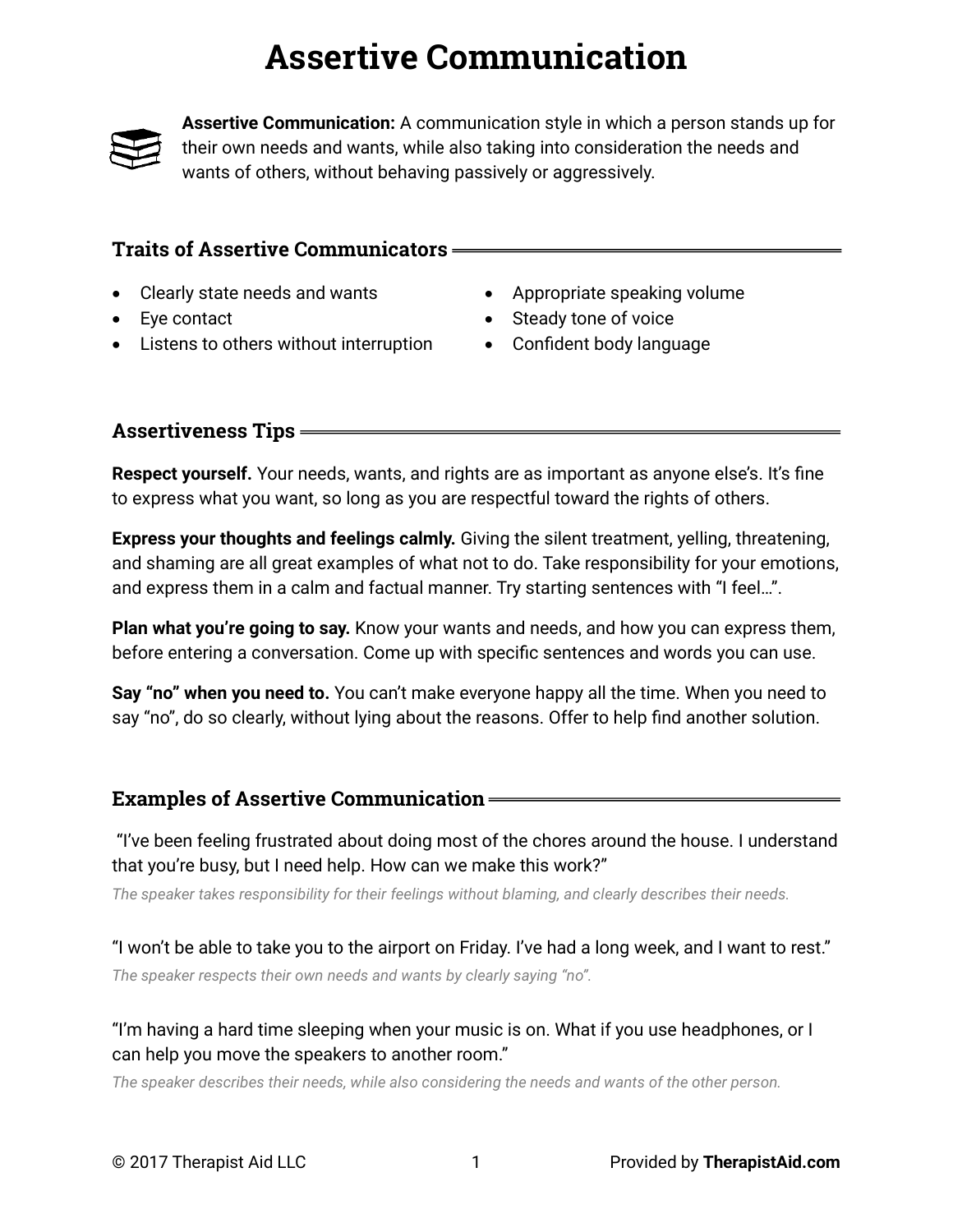# **Assertive Communication**

# **Practice**

**Tip:** Before responding, consider what your wants and needs might be in each situation.

**Your Partner:** "I know you have plans for the weekend, but I really need you to watch the kids. I have a friend coming to town, and we made plans."

**Assertive Response:**

**Situation:** You've just received your food at a restaurant, and it was prepared incorrectly. Your sandwich seems to have extra mayo, instead of no mayo.

### **Assertive Statement:**

**Your Friend:** "Hey, can I borrow some money? I want to buy these shoes, but I left my wallet at home. I'll pay you back soon, I swear. It won't be like last time."

**Assertive Response:**

**Situation:** Your neighbor is adding an expansion to their house, and the crew starts working, very loudly, at 5 AM. It has woken you up every day for a week.

**Assertive Statement:**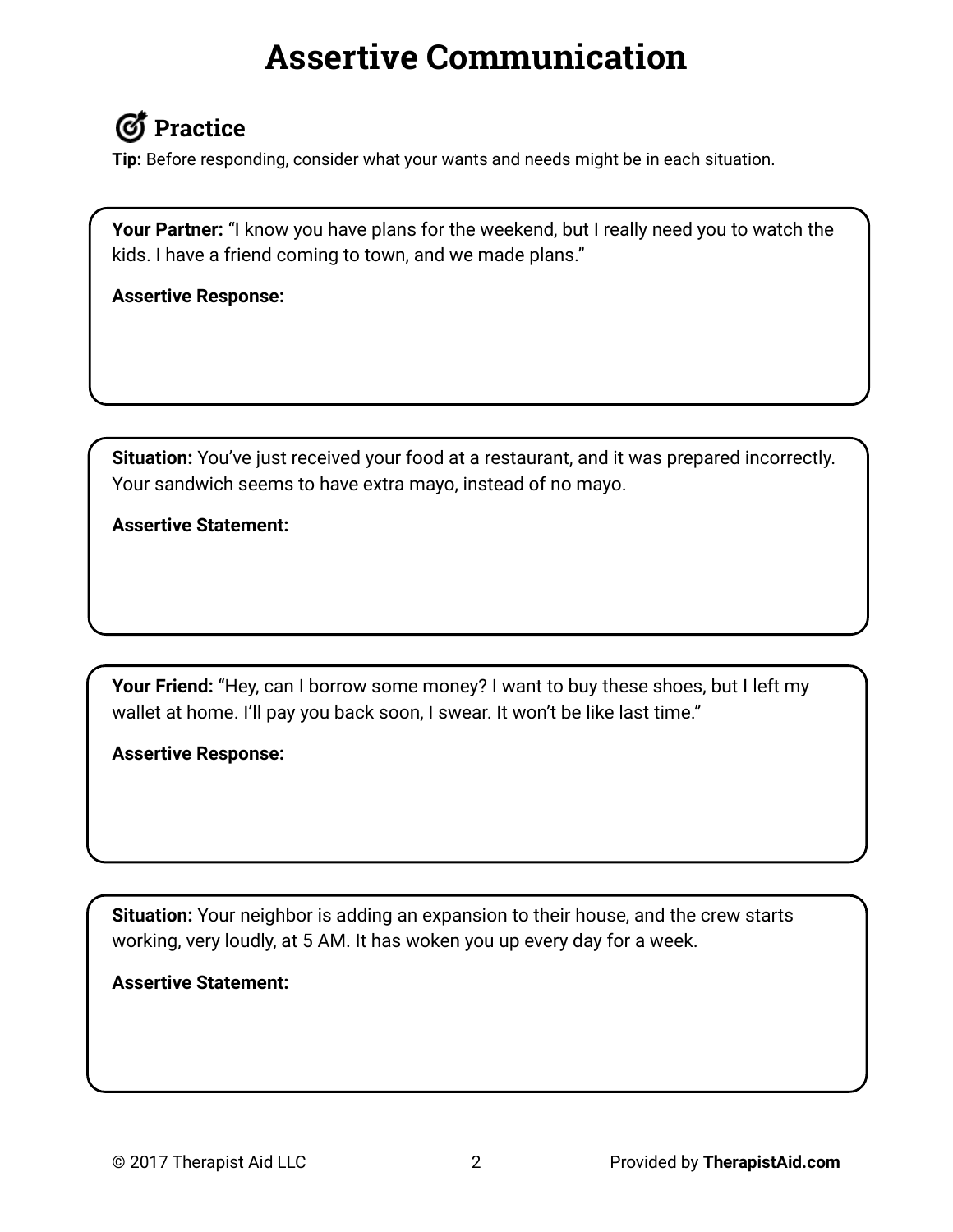# **Passive, Aggressive, and Assertive Communication**

### **Passive Communication**

During passive communication, a person prioritizes the needs, wants, and feelings of others, even at their own expense. The person does not express their own needs, or does not stand up for them. This can lead to being taken advantage of, even by wellmeaning people who are unaware of the passive communicator's needs and wants.

- **·** Soft spoken / quiet **·** Allows others to take advantage **·** Prioritizes needs of others
- **·** Poor eye contact / looks down or away **·** Does not express one's own needs or wants **·** Lack of confidence

### **Aggressive Communication**

Through aggressive communication, a person expresses that only their own needs, wants, and feelings matter. The other person is bullied, and their needs are ignored.

- **·** Easily frustrated
- **·** Use of criticism, humiliation, and domination
- **·** Speaks in a loud or overbearing way
	- **·** Unwilling to compromise
- **·** Frequently interrupts or does not listen **·** Disrespectful toward others
- 

### **Assertive Communication**

Assertive communication emphasizes the importance of *both* peoples' needs. During assertive communication, a person stands up for their own needs, wants, and feelings, but also listens to and respects the needs of others. Assertive communication is defined by confidence, and a willingness to compromise.

- **·** Listens without interruption **·** Clearly states needs and wants **·** Willing to compromise
- **·** Stands up for own rights **·** Confident tone / body language **·** Good eye contact

### **Examples**

| Scenario   A friend asks to borrow your car. This will be a big inconvenience for you. |
|----------------------------------------------------------------------------------------|
| Passive   Umm, yeah, I guess that's fine. Do you need me to fill the tank?             |
| Aggressive   No way! Why would I let you borrow my car? You're crazy to even ask.      |
| <b>Assertive</b>   I need my car that day, but I'll have time to drop you off.         |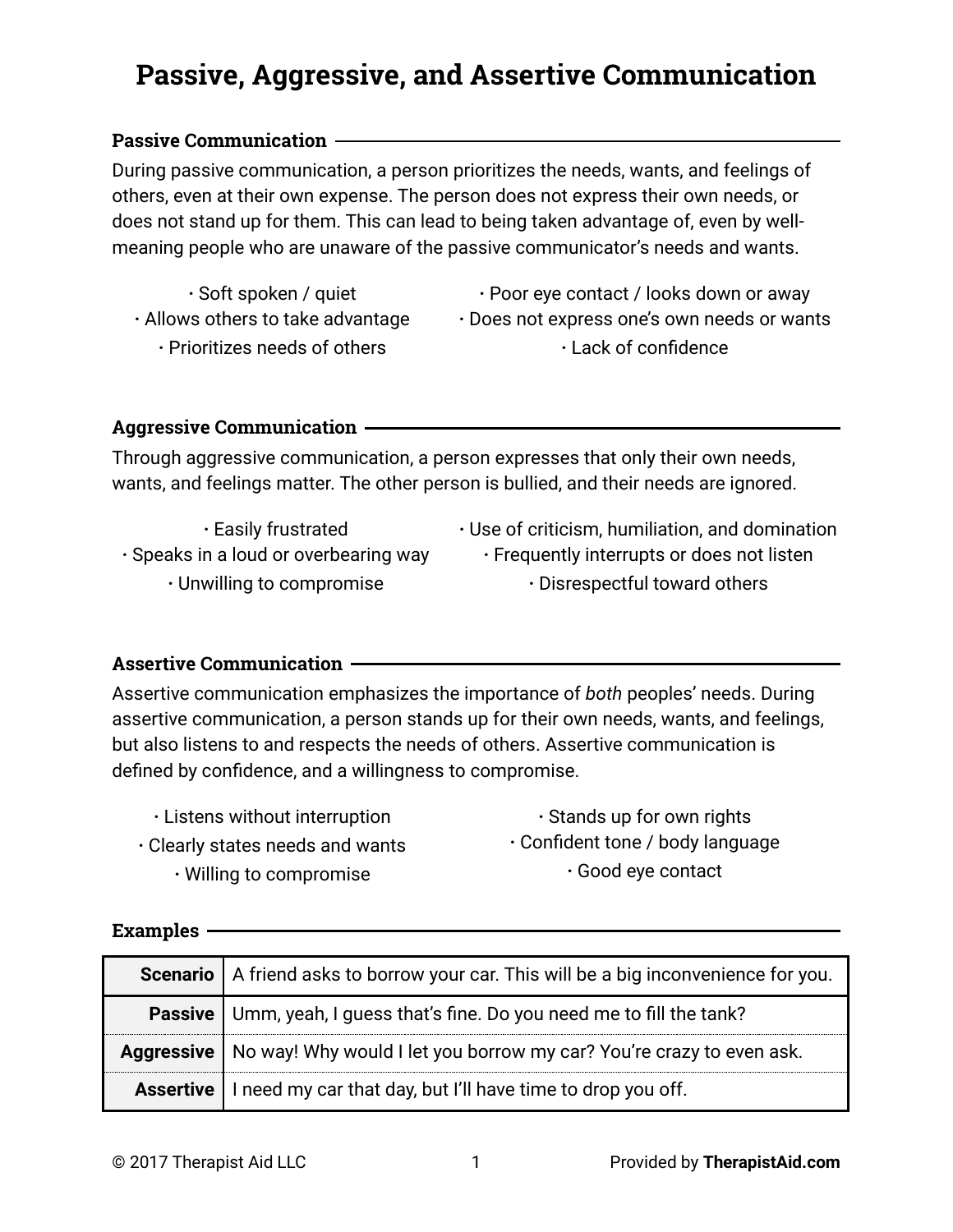# **Passive, Aggressive, and Assertive Communication**

# *C* Practice

| <b>Scenario</b>   | Your boss asks you to stay late, while everyone else leaves. You're always<br>the one who stays late, and tonight you have plans. |
|-------------------|-----------------------------------------------------------------------------------------------------------------------------------|
| <b>Passive</b>    |                                                                                                                                   |
| <b>Aggressive</b> |                                                                                                                                   |
| <b>Assertive</b>  |                                                                                                                                   |

|                   | <b>Scenario</b>   Your partner left a mess in the kitchen, and you're too busy to clean. |  |  |  |  |
|-------------------|------------------------------------------------------------------------------------------|--|--|--|--|
| <b>Passive</b>    |                                                                                          |  |  |  |  |
| <b>Aggressive</b> |                                                                                          |  |  |  |  |
| <b>Assertive</b>  |                                                                                          |  |  |  |  |

| Scenario          | You're at a restaurant, and the server brought you the wrong dish. |  |  |  |  |  |
|-------------------|--------------------------------------------------------------------|--|--|--|--|--|
| <b>Passive</b>    |                                                                    |  |  |  |  |  |
| <b>Aggressive</b> |                                                                    |  |  |  |  |  |
| <b>Assertive</b>  |                                                                    |  |  |  |  |  |

| <b>Scenario</b>   | A friend showed up at your house uninvited. Usually you would be happy<br>to let them in, but this time you're busy. |  |  |  |  |
|-------------------|----------------------------------------------------------------------------------------------------------------------|--|--|--|--|
| <b>Passive</b>    |                                                                                                                      |  |  |  |  |
| <b>Aggressive</b> |                                                                                                                      |  |  |  |  |
| <b>Assertive</b>  |                                                                                                                      |  |  |  |  |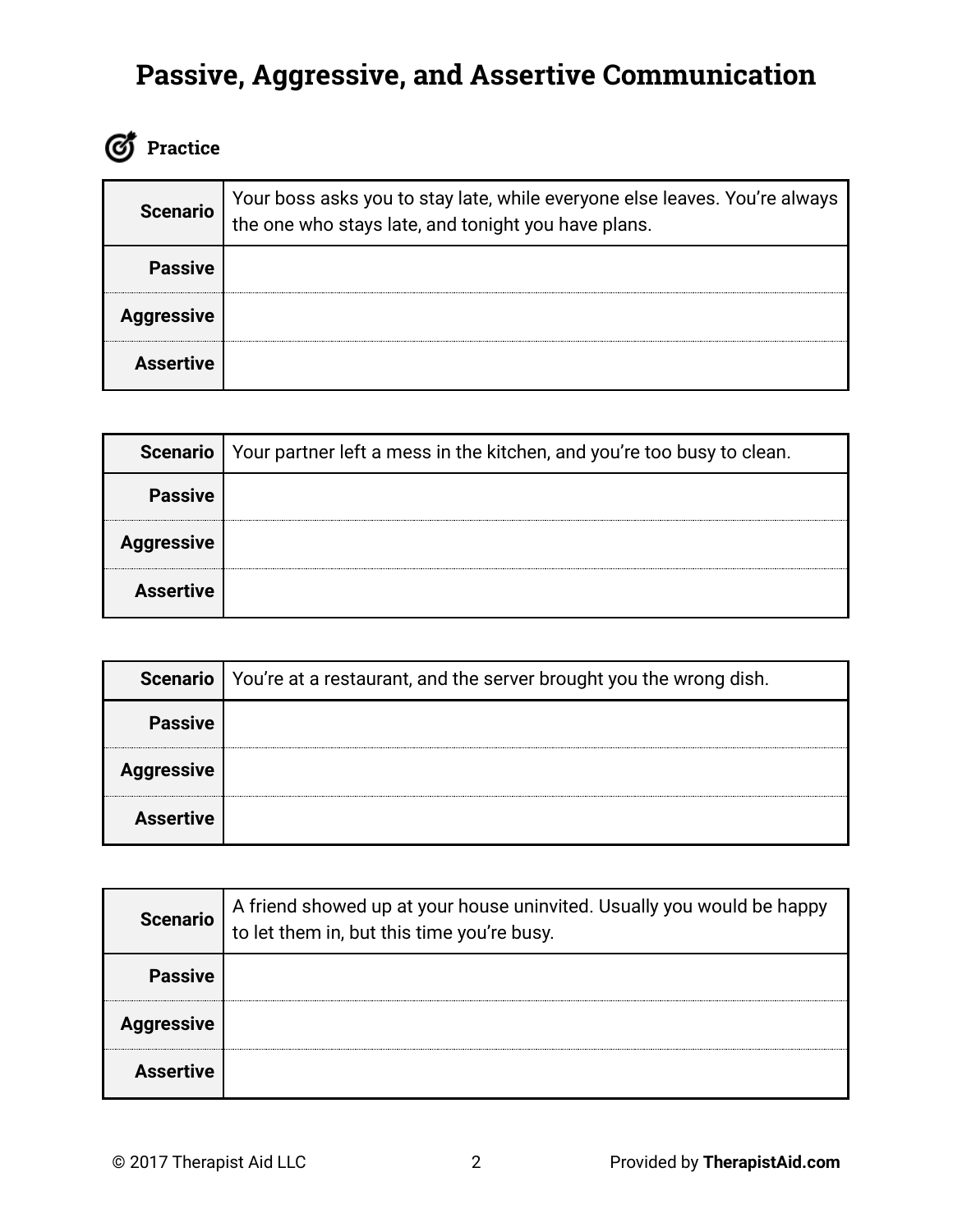# **What are Personal Boundaries?**

**Personal boundaries** are the limits and rules we set for ourselves within relationships. A person with healthy boundaries can say "no" to others when they want to, but they are also comfortable opening themselves up to intimacy and close relationships.

A person who always keeps others at a distance (whether emotionally, physically, or otherwise) is said to have *rigid boundaries*. Alternatively, someone who tends to get too involved with others has *porous boundaries*.

| Common traits of rigid, porous, and healthy boundaries.                                                                                                                                                                                                                                     |                                                                                                                                                                                                                                                                                   |                                                                                                                                                                                                                                                                                 |  |  |
|---------------------------------------------------------------------------------------------------------------------------------------------------------------------------------------------------------------------------------------------------------------------------------------------|-----------------------------------------------------------------------------------------------------------------------------------------------------------------------------------------------------------------------------------------------------------------------------------|---------------------------------------------------------------------------------------------------------------------------------------------------------------------------------------------------------------------------------------------------------------------------------|--|--|
| <b>Rigid Boundaries</b>                                                                                                                                                                                                                                                                     | <b>Porous Boundaries</b>                                                                                                                                                                                                                                                          | <b>Healthy Boundaries</b>                                                                                                                                                                                                                                                       |  |  |
| Avoids intimacy and close<br>relationships.<br>Unlikely to ask for help.<br>Has few close<br>relationships.<br>Very protective of personal<br>information.<br>May seem detached, even<br>with romantic partners.<br>Keeps others at a distance<br>to avoid the possibility of<br>rejection. | Overshares personal<br>information.<br>Difficulty saying "no" to the<br>requests of others.<br>Overinvolved with other's<br>problems.<br>Dependent on the opinions<br>of others.<br>Accepting of abuse or<br>disrespect.<br>Fears rejection if they do<br>not comply with others. | Values own opinions.<br>Doesn't compromise values<br>for others.<br>Shares personal<br>information in an<br>appropriate way (does not<br>over or under share).<br>Knows personal wants and<br>needs, and can<br>communicate them.<br>Accepting when others say<br>"no" to them. |  |  |



Most people have a mix of different boundary types. For example, someone could have healthy boundaries at work, porous boundaries in romantic relationships, and a mix of all three types with their family. One size does *not* fit all!



The appropriateness of boundaries depends heavily on setting. What's appropriate to say when you're out with friends might not be appropriate when you're at work.



Some cultures have very different expectations when it comes to boundaries. For example, in some cultures it's considered wildly inappropriate to express emotions publicly. In other cultures, emotional expression is encouraged.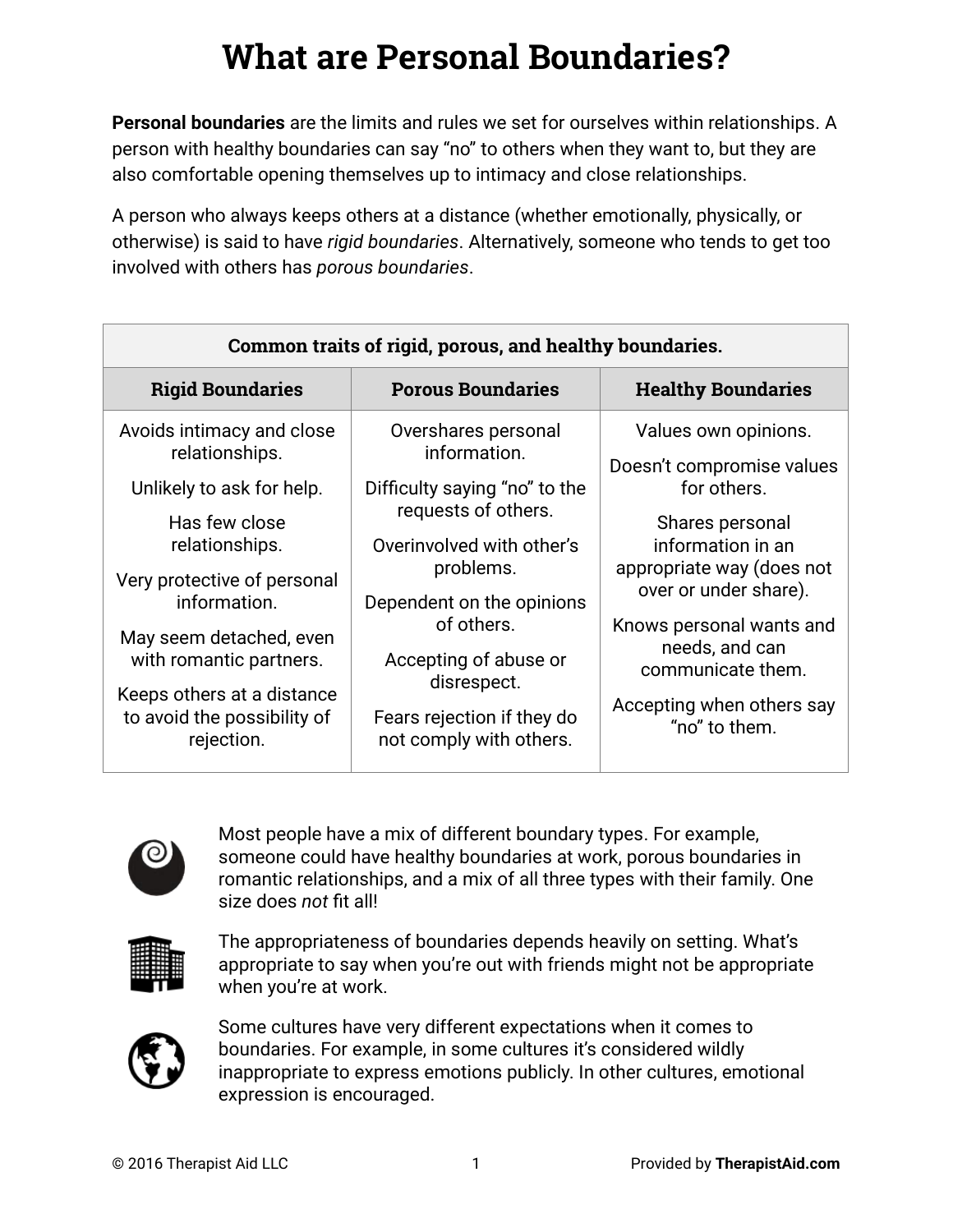# **What are Personal Boundaries?**

## **Types of Boundaries**

**Physical boundaries** refer to personal space and physical touch. Healthy physical boundaries include an awareness of what's appropriate, and what's not, in various settings and types of relationships (hug, shake hands, or kiss?). Physical boundaries may be violated if someone touches you when you don't want them to, or when they invade your personal space (for example, rummaging through your bedroom).

**Intellectual boundaries** refer to thoughts and ideas. Healthy intellectual boundaries include respect for others' ideas, and an awareness of appropriate discussion (should we talk about the weather, or politics?). Intellectual boundaries are violated when someone dismisses or belittles another person's thoughts or ideas.

**Emotional boundaries** refer to a person's feelings. Healthy emotional boundaries include limitations on when to share, and when not to share, personal information. For example, gradually sharing personal information during the development of a relationship, as opposed to revealing everything to everyone. Emotional boundaries are violated when someone criticizes, belittles, or invalidates another person's feelings.

**Sexual boundaries** refer to the emotional, intellectual, and physical aspects of sexuality. Healthy sexual boundaries involve mutual understanding and respect of limitations and desires between sexual partners. Sexual boundaries can be violated with unwanted sexual touch, pressure to engage in sexual acts, leering, or sexual comments.

**Material boundaries** refer to money and possessions. Healthy material boundaries involve setting limits on what you will share, and with whom. For example, it may be appropriate to lend a car to a family member, but probably not to someone you met this morning. Material boundaries are violated when someone steals or damages another person's possessions, or when they pressure them to give or lend them their possessions.

**Time boundaries** refer to how a person uses their time. To have healthy time boundaries, a person must set aside enough time for various facets of their lives such as work, relationships, and hobbies. Time boundaries are violated when another person demands too much of another's time.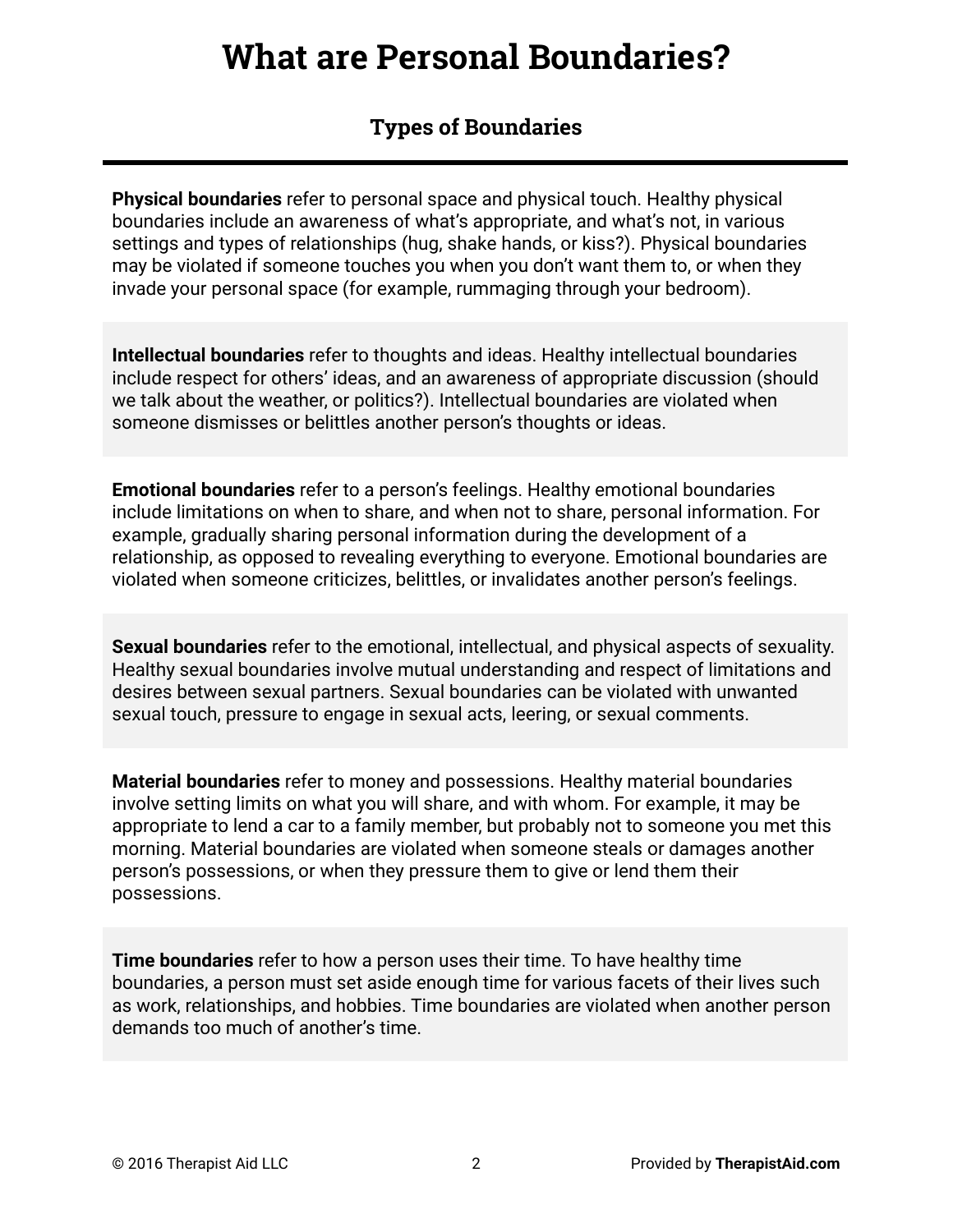# **Boundary Exploration**

Think about a person, or a group of people, with whom you struggle to set healthy boundaries. This could mean that your boundaries are too rigid (you keep this person at a distance), too porous (you open up too much), or there's some other problem that isn't so easily labeled.

**Who do you struggle to set healthy boundaries with?** (e.g. "my husband" or "coworkers")

In your relationship with the person you listed above, how are your boundaries in each of the following categories? Add a check in the appropriate column for each boundary category.

| <b>Boundary Category</b>       | Porous | Rigid | Healthy | Other |
|--------------------------------|--------|-------|---------|-------|
| <b>Physical Boundaries</b>     |        |       |         |       |
| <b>Intellectual Boundaries</b> |        |       |         |       |
| <b>Emotional Boundaries</b>    |        |       |         |       |
| <b>Sexual Boundaries</b>       |        |       |         |       |
| <b>Material Boundaries</b>     |        |       |         |       |
| <b>Time Boundaries</b>         |        |       |         |       |

Take a moment to imagine what it will be like when you begin to establish healthy boundaries with this person. If your boundaries are too rigid, that might mean opening up. If they're porous, it might mean setting limits and saying "no" when you don't want to do something.

### **What are some specific actions you can take to improve your boundaries?**

### **How do you think the other person will respond to these changes?**

**How do you think your life will be different once you've established healthy boundaries?**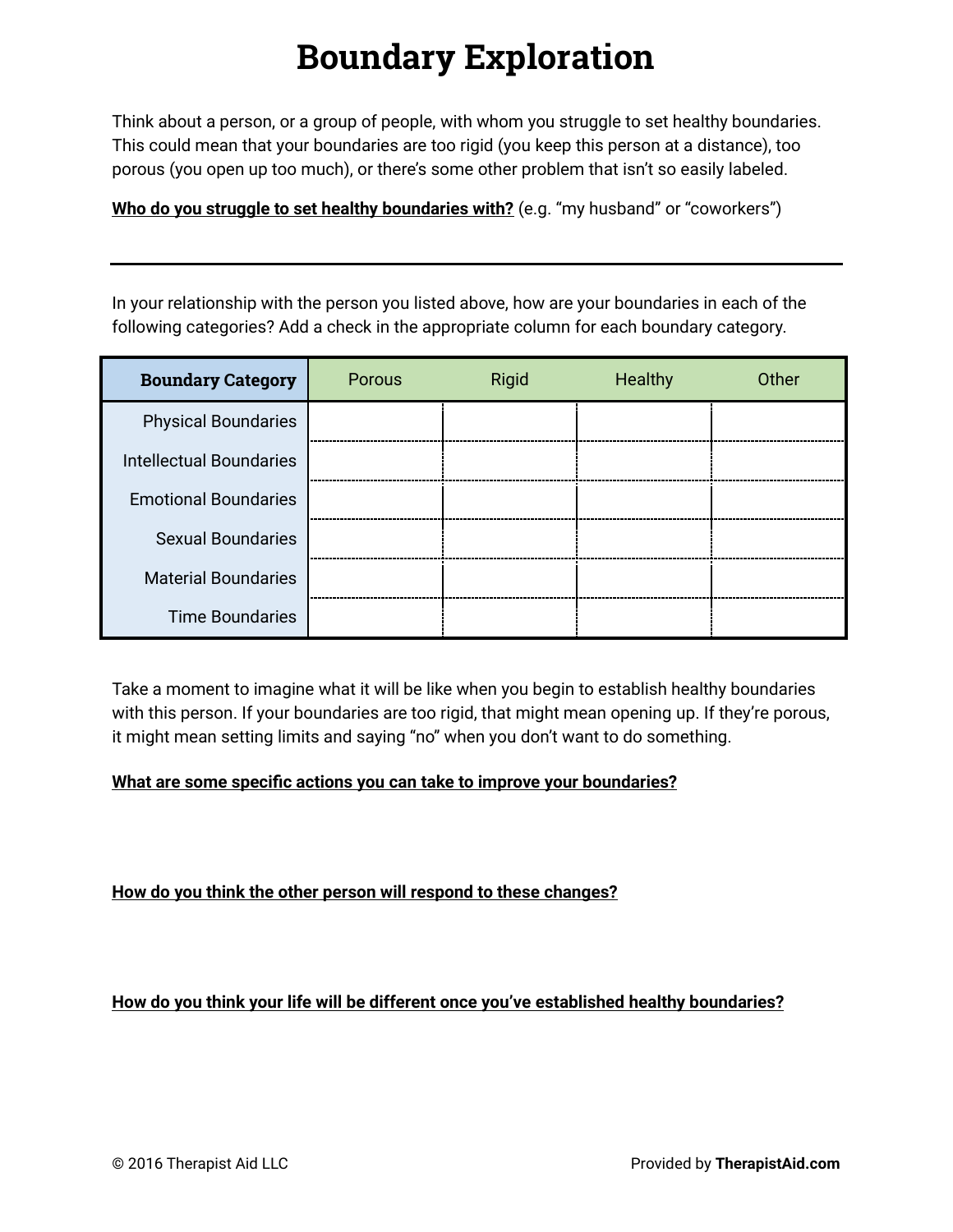# **Relationship Gratitude Tips**

As a relationship ages, we sometimes take the things we love about our partners for granted. Practicing gratitude is a great way to show your partner appreciation, while improving the quality of your relationship. Practice at least one of the following gratitude tips every day.

### **Show interest in their life.**

Ask for the specifics about your partner's day. Use *active listening* by making eye contact, showing that you're listening (e.g. saying "mhh-hm" or nodding), and paraphrasing what your partner says. Try to understand what a day is like in their shoes.

#### **Give compliments.**

Remember to compliment your partner, just like when you first met. It doesn't matter if you've complimented them 1,000 times. It still matters.

### **Surprise them.**

Who doesn't love a surprise? Plan a date, give a small gift, pack their lunch with a loving note, or complete a chore that your partner usually does. Even a small gesture can show your appreciation.

### **Help them relax.**

If your partner is stressed, give them a relaxing evening. Draw a warm bath with candles and Epsom salts, and offer a back rub without the expectation of anything in return.

### **Go above-and-beyond with chores.**

Don't just do the dishes—clean the kitchen. Fill your partner's gas tank, and wash their car. Do something you don't have to, just to show you care.

### **Mind your manners.**

"Thank you" and "please" are important, even when someone has been doing your laundry for 10 years. Try to catch your partner being helpful, just so you can express your gratitude.

### **Give an evening off.**

Many people cherish alone time, although it can be hard to come by. Surprise your partner with a personalized evening off. Get their favorite meal and some treats, rent a movie they love (or get something for a hobby they enjoy), and leave them be.

### **Be mindful of body language.**

Our bodies can say more than we realize. Even if you don't mean it, your partner will notice if you're always scowling. Make a point to smile, laugh, and touch your partner.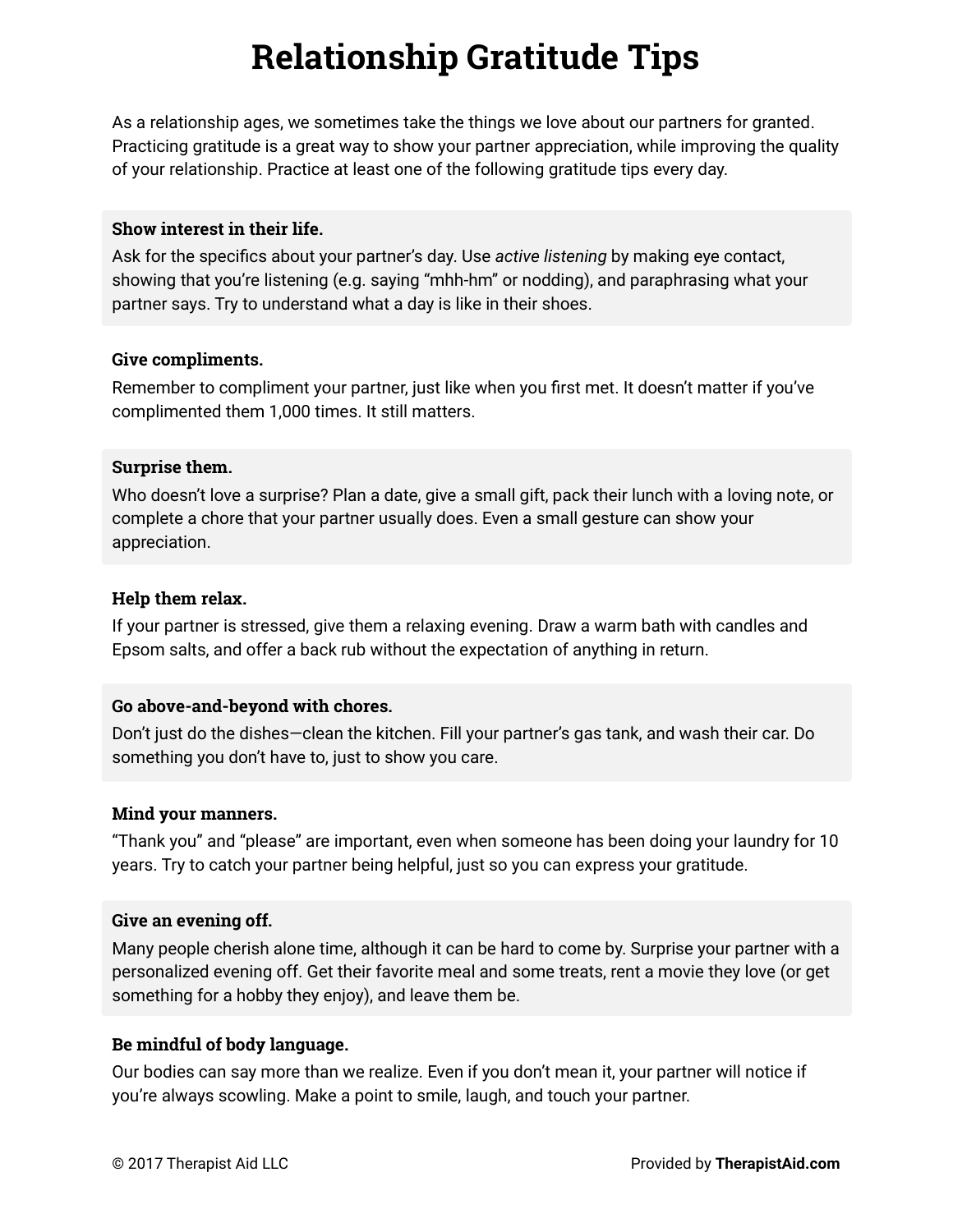# **Relationship Growth Activity** Discovery Questions

**Instructions:** Sometimes in relationships we become so focused on the problems that we forget to see our partner as a person. You can strengthen your relationship by learning more about your partner, and discussing their thoughts and feelings.

Take turns selecting a question from each section below to ask your partner. If you believe you know all of the answers in a section, see if you can answer each one correctly!



What was your partner's favorite TV show when they were a child? Where would your partner most like to visit on a vacation? What song is your partner into right now? Are there any movies your partner is excited to see? Has your partner ever read a book that had a major impact on their life?

# $\mathbf{A}$ **About Us**

When did your partner realize they were interested in you? Was there a specific moment? What motivates your partner to keep working on your relationship? What does your partner want your relationship to look like in 5 years? When was a moment that your partner felt happy about your relationship? What is your partner's favorite thing to do, or place to go, as a couple?

## **Hopes & Dreams**

How does your partner hope to change over the next year? 5 years? 20 years? What are three realistic goals your partner has for their lifetime? What is the happiest life your partner can imagine? What is one goal your partner has for their career, family, and their personal growth? What are five things your partner would place on their bucket list?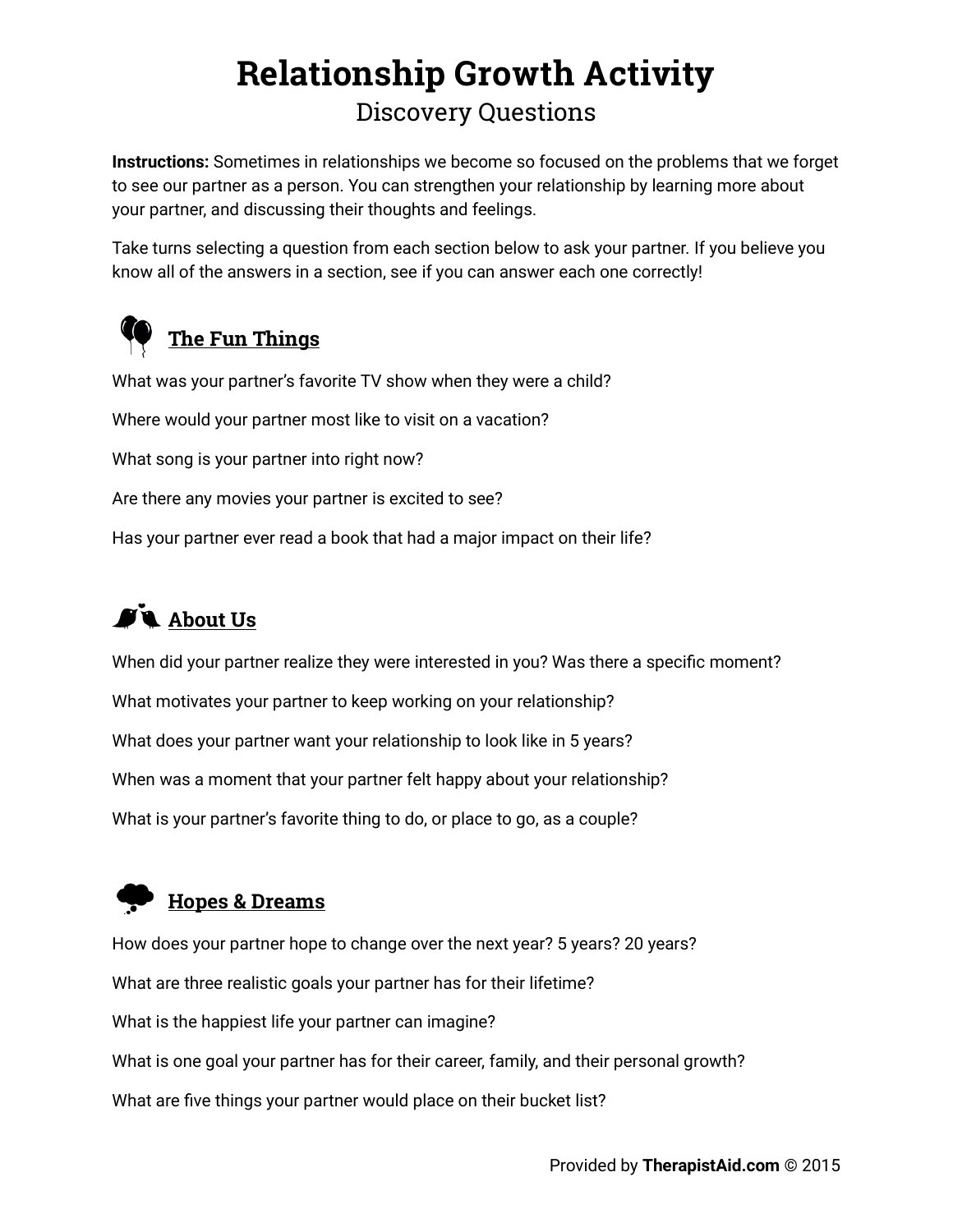# **Relationship Growth Activity** Discovery Questions

# **Work Life**

What's something your partner likes about their job? What's something they dislike? Who are your partner's best friends at work, and why? What is the most challenging task your partner has to do at their job? Besides a paycheck, what does your partner get from their work? (E.g. respect or pride) What's a typical day at work like, from beginning to end?



### **Emotions**

When in your partner's life did they feel the most scared? Overall, how has your partner been feeling during the past week? Does your partner view themself as a happy person? If not, how do they view themself? What is something that can consistently make your partner happy? How does your partner relax after a stressful day?

# **Other Relationships**

Outside of your relationship, who does your partner feel that they can talk to about problems? Who is someone that your partner has a negative feeling about, or distrusts? What is your partner's longest friendship? How have they maintained their friendship? Who does your partner feel closest to in their family? Does your partner prefer to spend time alone, or with others?